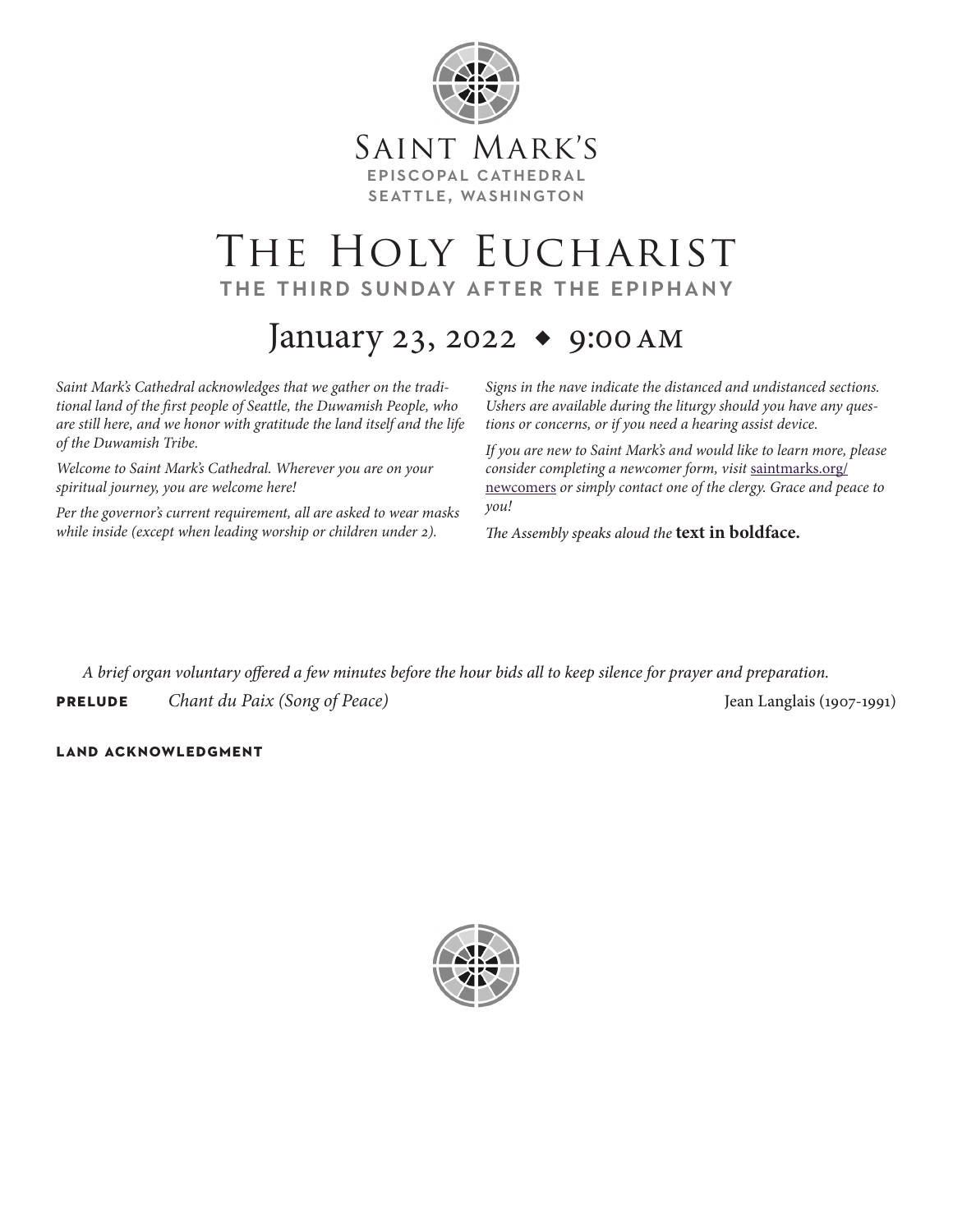# THE ENTRANCE RITE

*All stand, as able.*



*Wonder, Love, & Praise* #782 (stanzas 1-3), words: Carl P. Daw (b. 1944), © 1994 Hope Publishing Co.; music: Cyril Vincent Taylor (1907-1991); © 1970 Hope Publishing Co.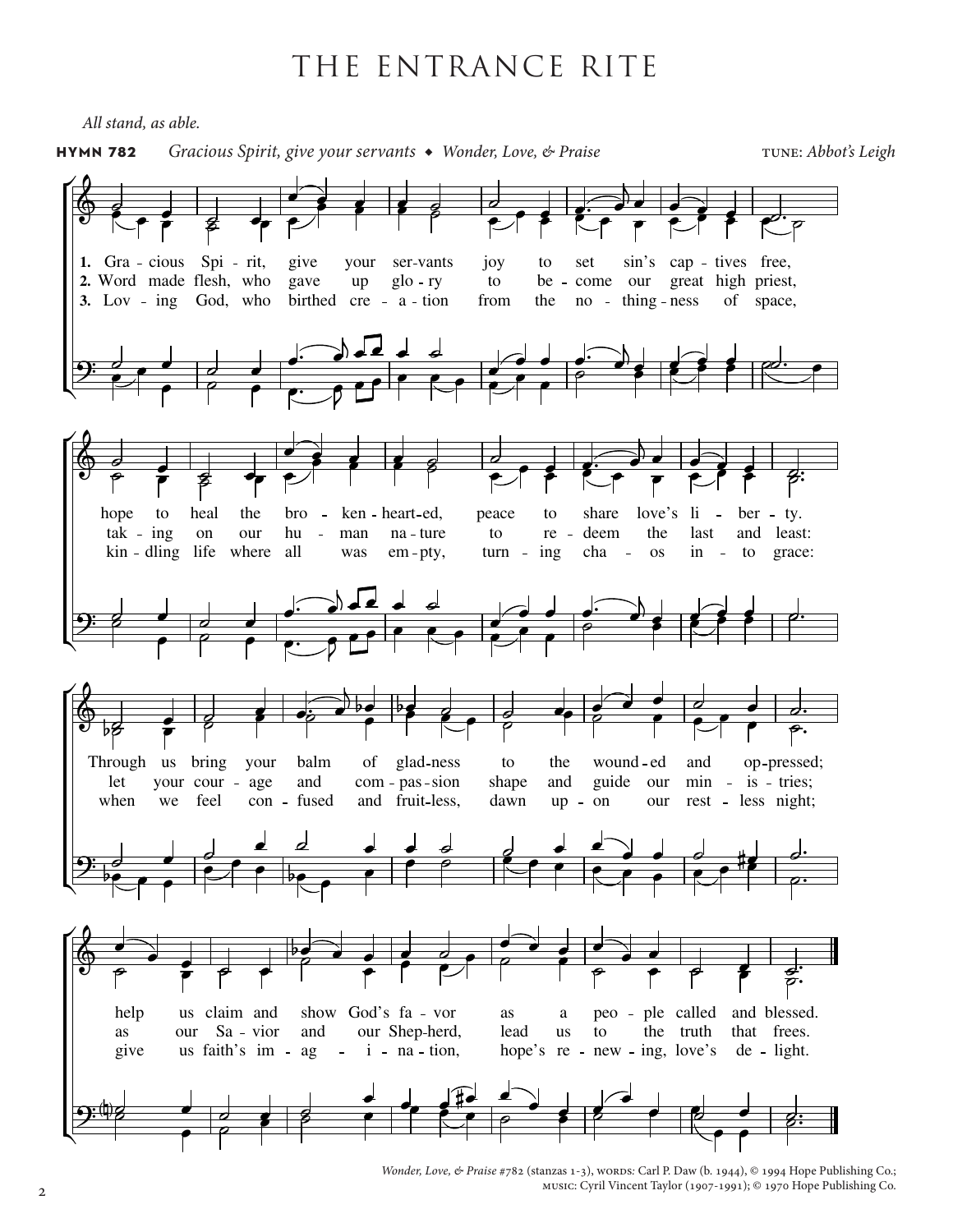Blessed be the one, holy, and living God. **Glory to God for ever and ever.**

# **collect for purity** *The Book of Common Prayer,* p. 355

ALMIGHTY GOD, to you all hearts are open, all desires known, and from you no secrets are hid: Cleanse<br>the thoughts of our hearts by the inspiration of your Holy Spirit, that we may perfectly love you, and worthily magnify your holy Name; through Christ our Lord. **Amen.**





words*: The Third Song of Isaiah*; metrical para. Ruth Duck (b. 1947), © 1992 GIA Publications, Inc.; music: William H. Walter (1825-1893), public domain.

## **collect of the day** *Third Sunday after the Epiphany Prayers for an Inclusive Church,* adapt.

God be with you. **And also with you.** Let us pray.

God of freedom,<br>
you pour your Spirit on all creation:

Make us part of fulfilling God's good news to all who suffer, through your love made manifest in Jesus Christ,

the Anointed Servant. **Amen.**

*Please be seated for the readings.*

# THE LITURGY OF THE WORD

**reading** *Nehemiah 8:1-3,5-6,8-10*

ALL THE people of Israel gathered together into the square be-<br>fore the Water Gate. They told the scribe Ezra to bring the book of the law of Moses, which the LORD had given to Israel. Accordingly, the priest Ezra brought the law before the assembly, both men and women and all who could hear with understanding.

This was on the first day of the seventh month. He read from it facing the square before the Water Gate from early morning until midday, in the presence of the men and the women and those who could understand; and the ears of all the people were attentive to the book of the law. And Ezra opened the book in the sight of all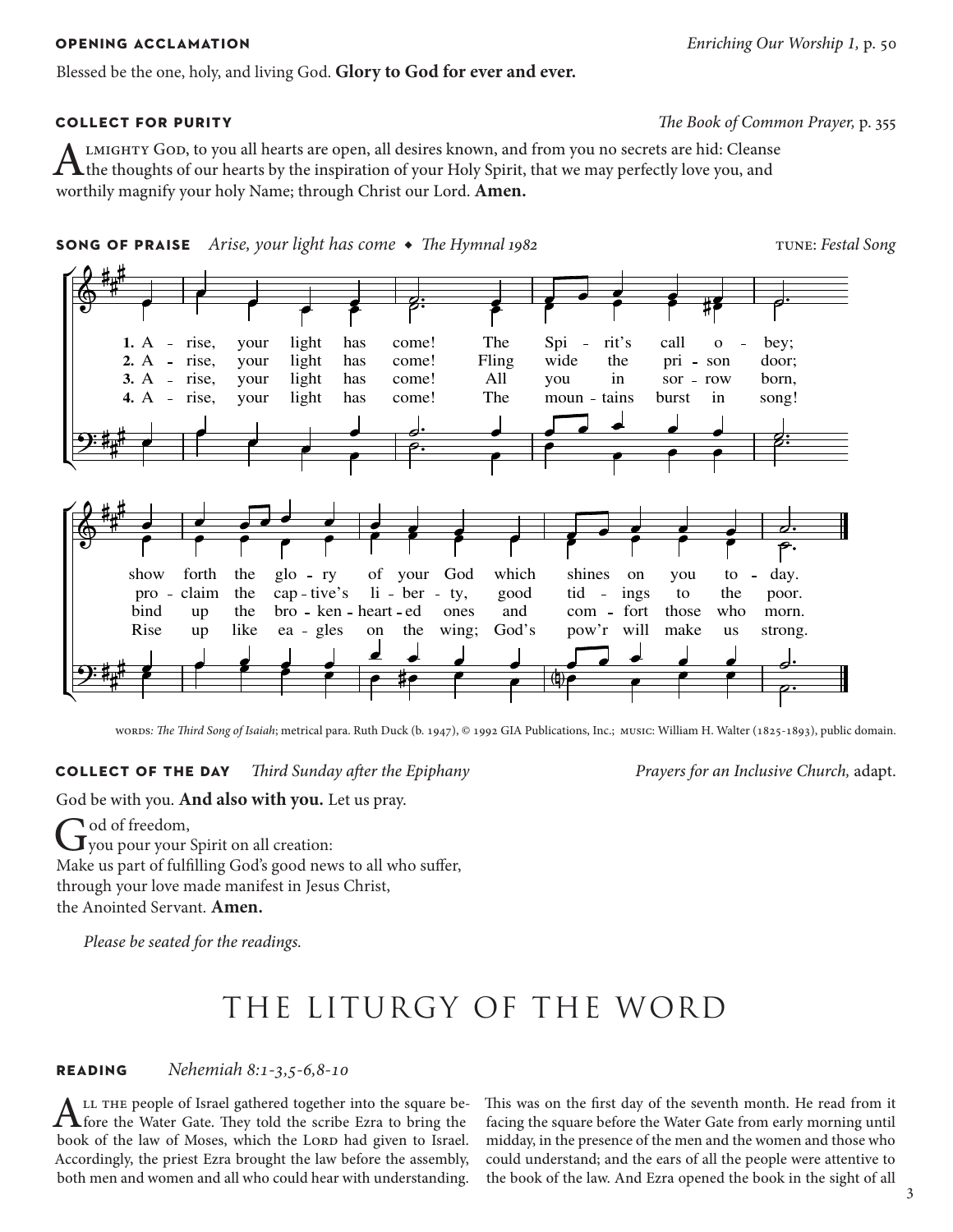the people, for he was standing above all the people; and when he opened it, all the people stood up. Then Ezra blessed the LORD, the great God, and all the people answered, "Amen, Amen," lifting up their hands. Then they bowed their heads and worshiped the LORD with their faces to the ground. So they read from the book, from the law of God, with interpretation. They gave the sense, so that the people understood the reading.

And Nehemiah, who was the governor, and Ezra the priest and scribe, and the Levites who taught the people said to all the people,

"This day is holy to the LORD your God; do not mourn or weep." For all the people wept when they heard the words of the law. Then he said to them, "Go your way, eat the fat and drink sweet wine and send portions of them to those for whom nothing is prepared, for this day is holy to our LORD; and do not be grieved, for the joy of the Lorp is your strength."

Hear what the Spirit is saying to God's people. **Thanks be to God.**

**PSALM** *Psalm 19 ◆ Cæli enarrant* Simplified Anglican Chant, Jerome Meachen (b. 1930)

*The organ will play through the chant once, then all chant the Psalm together.*



THE HEAVENS declare the glory of / God,  $*$ <br>and the firmament shows his / handiwork. One day tells its tale to an-/ other, \* and one night imparts knowledge to an-/ other.

Although they have no words or / language, \* and their voices are not / heard, Their sound has gone out into all / lands, \* and their message to the ends of the / world.

In the deep has he set a pavilion for the / sun; \* it comes forth like a bridegroom out of his chamber; it rejoices like a champion to run its / course. It goes forth from the uttermost edge of the heavens and runs about to the end of it a-/ gain; \* nothing is hidden from its burning / heat.

The law of the LORD is perfect and revives the  $/$  soul;  $*$ the testimony of the LORD is sure and gives wisdom to the / innocent.

The statutes of the LORD are just and rejoice the  $/$  heart;  $*$ the commandment of the LORD is clear and gives light to the / eyes.

The fear of the LORD is clean and endures for / ever; \* the judgments of the LORD are true and righteous alto-/ gether. More to be desired are they than gold, more than much fine / gold, \* sweeter far than honey, than honey in the / comb.

By them also is your servant en-/ lightened, \* and in keeping them there is great re-/ ward. Who can tell how often he of-/ fends? \* cleanse me from my secret / faults.

Above all, keep your servant from presumptuous sins; let them not get dominion / over me; \* then shall I be whole and sound, and innocent of a great of-/ fense. Let the words of my mouth and the meditation of my heart be acceptable in your / sight, \*

O LORD, my strength and my re-/ deemer.

*The Hymnal 1982* #s-415*;* © 1956, Jerome Webster Meachen.

## **reading** *1 Corinthians 12:12-31a*

JUST as the body is one and has many members, and all the members of the body, though many, are one body, so it is with Christ. bers of the body, though many, are one body, so it is with Christ. For in the one Spirit we were all baptized into one body—Jews or Greeks, slaves or free—and we were all made to drink of one Spirit.

Indeed, the body does not consist of one member but of many. If the foot would say, "Because I am not a hand, I do not belong to the body," that would not make it any less a part of the body. And if the ear would say, "Because I am not an eye, I do not belong to the body," that would not make it any less a part of the body. If the whole body were an eye, where would the hearing be? If the whole body were hearing, where would the sense of smell be? But as it is, God arranged the members in the body, each one of them, as he

chose. If all were a single member, where would the body be? As it is, there are many members, yet one body. The eye cannot say to the hand, "I have no need of you," nor again the head to the feet, "I have no need of you." On the contrary, the members of the body that seem to be weaker are indispensable, and those members of the body that we think less honorable we clothe with greater honor, and our less respectable members are treated with greater respect; whereas our more respectable members do not need this. But God has so arranged the body, giving the greater honor to the inferior member, that there may be no dissension within the body, but the members may have the same care for one another. If one member suffers, all suffer together with it; if one member is honored, all rejoice together with it.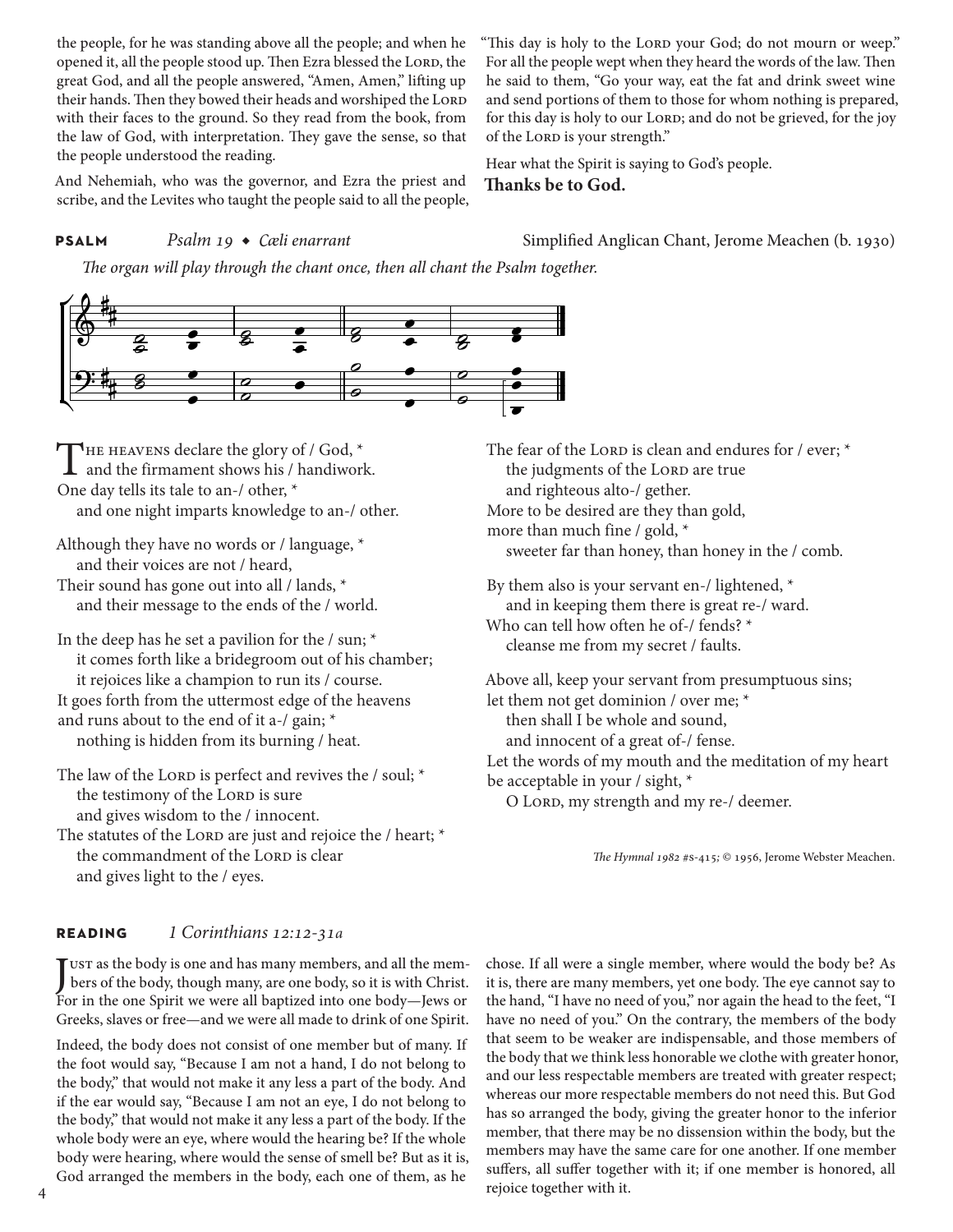Now you are the body of Christ and individually members of it. And God has appointed in the church first apostles, second prophets, third teachers; then deeds of power, then gifts of healing, forms of assistance, forms of leadership, various kinds of tongues. Are all apostles? Are all prophets? Are all teachers? Do all work

miracles? Do all possess gifts of healing? Do all speak in tongues? Do all interpret? But strive for the greater gifts.

Hear what the Spirit is saying to God's people. **Thanks be to God.**

### *All stand, as able.*

**gospel acclamation**Tone 2; refrain from *Tibi, Christe, splendor Patris*, 12th cent.; adapt. Marilyn L. Haskel



*Verse*: The spirit of the Lord is upon me and has sent me to proclaim release to the captives.

*Wonder, Love, & Praise,* #847; © 1997 The Church Pension Fund.

### **the holy gospel** *Luke 4:14-21*

The Holy Gospel of our Lord Jesus Christ according to Luke. **Glory to you, Lord Christ.**

J esus, filled with the power of the Spirit, returned to Galilee, and a report about him spread through all the surrounding country. He began to teach in their synagogues and was praised by everyone.

When he came to Nazareth, where he had been brought up, he went to the synagogue on the sabbath day, as was his custom. He stood up to read, and the scroll of the prophet Isaiah was given to him. He unrolled the scroll and found the place where it was written:

> "The Spirit of the Lord is upon me, because he has anointed me to bring good news to the poor. He

has sent me to proclaim release to the captives and recovery of sight to the blind, to let the oppressed go free, to proclaim the year of the Lord's favor."

And he rolled up the scroll, gave it back to the attendant, and sat down. The eyes of all in the synagogue were fixed on him. Then he began to say to them, "Today this scripture has been fulfilled in your hearing."

The Gospel of the Lord. **Praise to you, Lord Christ.**

*All stand, as able.*

- **We believe in one God, the Father, the Almighty, maker of heaven and earth, of all that is, seen and unseen.**
- **We believe in one Lord, Jesus Christ, the only Son of God, eternally begotten of the Father, God from God, Light from Light, true God from true God, begotten, not made, of one Being with the Father; through him all things were made. For us and for our salvation he came down from heaven, was incarnate of the Holy Spirit and the Virgin Mary and became truly human. For our sake he was crucified under Pontius Pilate; he suffered death and was buried. On the third day he rose again in**

### **prayers of the people**

*After each petition:*

God, in your mercy, **hear our prayer.**

*The Presider concludes the prayers with a collect; all respond:* **Amen.**

**homily** The Reverend Canon Eliacín Rosario-Cruz

### **the nicene creed** *Authorized for use by the 1997 General Convention*

**accordance with the Scriptures; he ascended into heaven and is seated at the right hand of the Father. He will come again in glory to judge the living and the dead, and his kingdom will have no end.**

**We believe in the Holy Spirit, the Lord, the giver of life, who proceeds from the Father, who with the Father and the Son is worshiped and glorified, who has spoken through the prophets. We believe in one holy catholic and apostolic Church. We acknowledge one baptism for the forgiveness of sins. We look for the resurrection of the dead, and the life of the world to come. Amen.**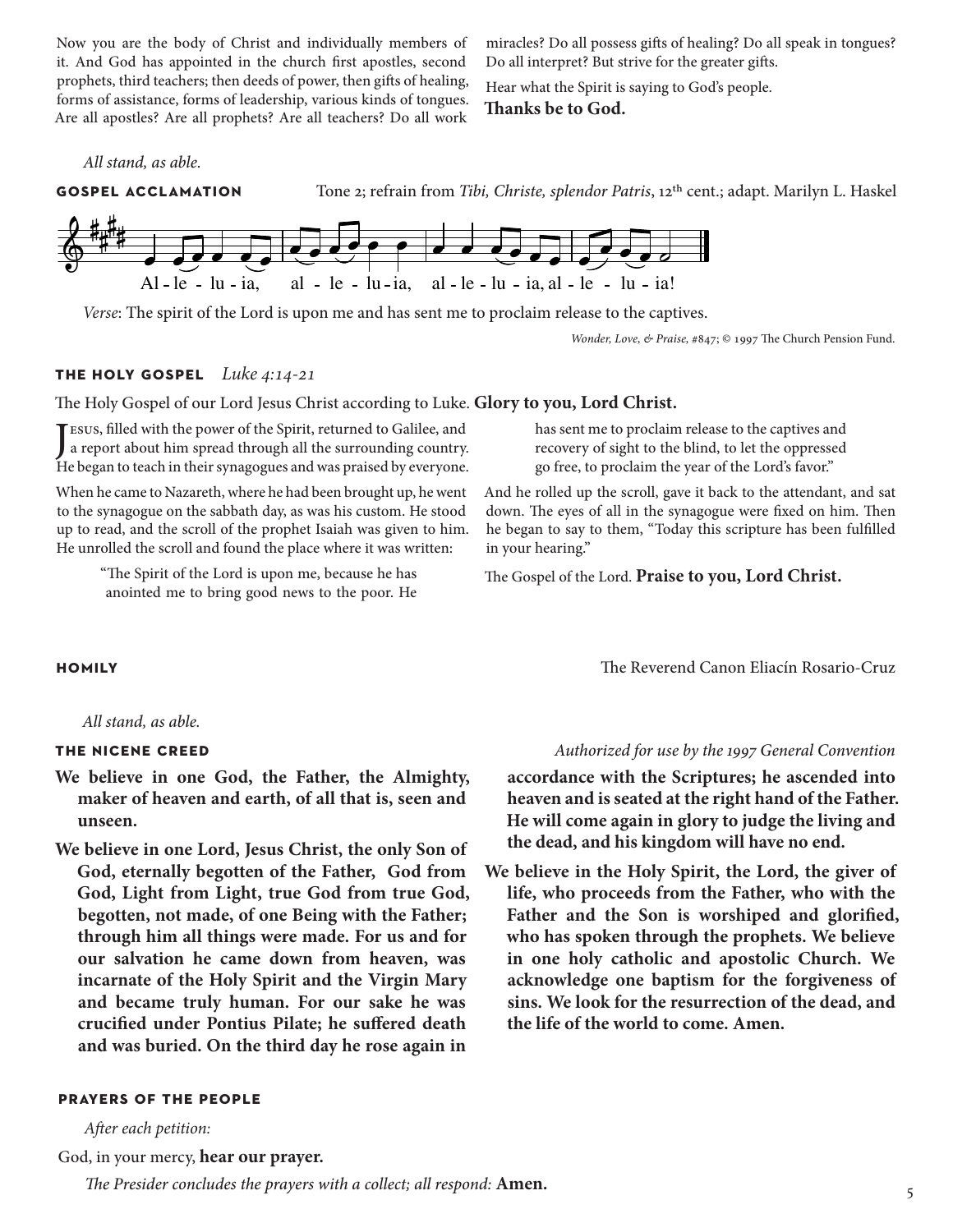### **confession & absolution**

Let us confess our brokenness to God.

*Silence is kept. You are invited to stand or kneel for the confession.*

Christ, Lover of all who struggle, **we confess that we have fallen short of your goodness and love: we have not loved one another or creation, we have not loved you, Holy One; we have not loved ourselves. We cannot avoid what we are not; our faults and failures are before us, and we are sorry for our sins. You see us for who we are and yet still stand by us, offering us mercy and hope and forgiveness. Grant us the courage to receive these gifts that we may delight in your will, and walk in your ways. This is our solemn prayer. Amen.**

*The Presider pronounces God's forgiveness of our sins. All respond:* **Amen.**

### **the peace**

The peace of Christ be always with you. **And also with you.**

*All exchange a sign of peace, respecting others' desires for distance to be maintained.* 

# THE LITURGY OF THE TABLE

### **offertory**

*An offering of money is received. Everyone participating in Saint Mark's Cathedral's worship at this time in any way is invited to make an offering as an expression of gratitude for God's generosity. Together, our gifts make possible this community of welcome, reconciliation and service. All worshipping in person are invited to place their offering in baskets as they are passed through through the rows.* 

Links to donate to Saint Mark's online are located on the livestream page. Visit [saintmarks.org/give,](http://saintmarks.org/give) *or use the Venmo mobile app* (*@SaintMarksCathedralSeattle, or scan the code at right*)*, or visit this link on your mobile device:* <https://venmo.com/saintmarkscathedralseattle>*. If Venmo asks you for a four-digit code, enter 2076.*



*You may also mail your gift to the cathedral:* 1245 10th Ave. E, Seattle,WA 98102.

Mighty Spirit dwell with me, I would mighty be; Help me now thy pow'r to see, I would be like thee;

'Gainst all weapons hell can wield, be thou my strength and shield:

**solo** *Gracious Spirit, dwell with me* music: *Adoro te devote*, Processionale, Parish 1697, arr. K. Lee Scott words: St. 1-3 Thomas T. Lynch (1818-1871), St. 4 K. Lee Scott (b. 1950)

Gracious Spirit, dwell with me, I would gracious be; Help me now thy grace to see, I would be like thee; And, with words that help and heal, my life would thine reveal; And, with actions bold and meek, for Christ, my Savior, speak.

Truthful Spirit, dwell with me, I would truthful be; Help me now thy truth to see, I would be like thee; And, with wisdom kind and clear, Thy life in mine appear; And, with actions sisterly, speak Christ's sincerity.

Holy Spirit, dwell with me, I would holy be; Show thy mercy tenderly, make me more like thee; Separate from sin, I would and cherish all things good, And whatever I can be give him who gave me thee.

 Let thy word my weapon be, Lord, thine the victory.

Gracious Spirit, dwell with me, I would be like Thee!

6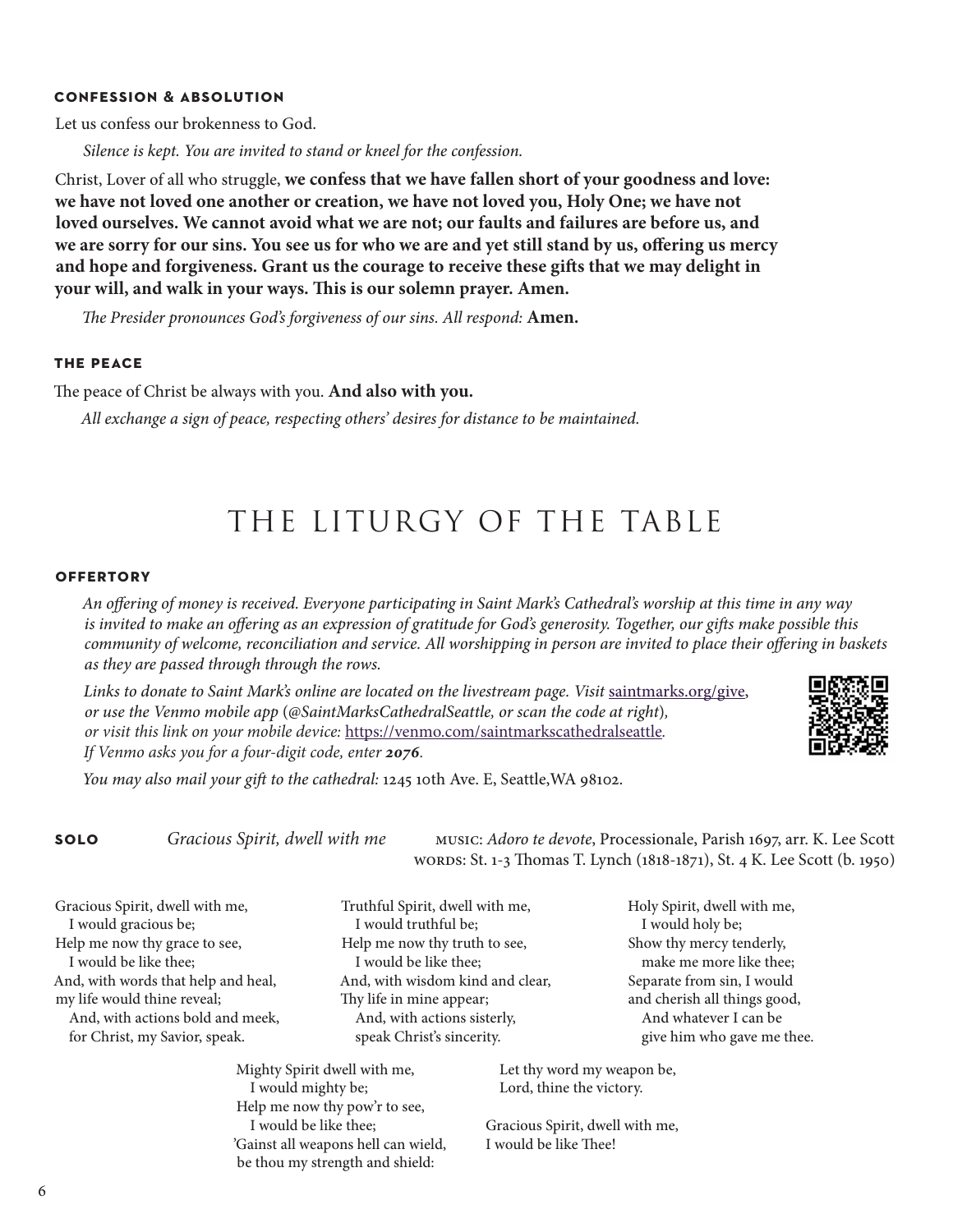God be with you. **And also with you.** 

Lift up your hearts. **We lift them to God.** 

Let us give thanks to the Lord our God. **It is right to give God thanks and praise.**

We praise you, God of many names, whose Spirit runs freely throughout the earth, whose image lies deep in every mortal soul. In your grace your Word is made known to all people, calling forth their goodness; your Beloved is immersed in the waters of creation,

healing the chaos that floods our world; your Son is the guest who offers new wine and warms hearts grown cold and withered. Therefore, we celebrate the rays of morning light that bathe the world in glory and kindle a new song:





*The Hymnal 1982* #s-128 © Oxford University Press

We ask that your Holy Spirit fall upon us and upon these gifts, that these fragile, earthly things may be to us the body and blood of our Lord and brother, Jesus Christ.

On the night he was betrayed, Jesus gathered with his faltering friends. He took bread, gave thanks, broke it and said: "This is my body, which is given for you.Do this in remembrance of me." In the same way after supper, he took the cup of wine, saying: "This cup is the new covenant in my blood. Do this, whenever you drink it, in remembrance of me.'

As on that night, so here and now he offers himself in touch and taste beyond all that words can hold. And so we proclaim the great mystery of faith, saying:

# **Christ has died. Christ is risen. Christ will come again.**

With these gifts we are filled with the life-giving presence of Christ; we proclaim him as creation's host, transforming poverty into plenty with his generous love. Inspire us with the hope that one day death and greed will be no more, and people will come from east and west, north and south to share a feast of abundance.

We ask this through Jesus Christ our Savior, by whom and with whom and in whom, in the unity of the Holy Spirit, all honor and glory be yours, Mother of blessings, for ever and ever. **AMEN.**



*The Hymnal 1982* #s-149*;* from *Music for the Lord's Supper,* ©1984 Theodore Presser Co.